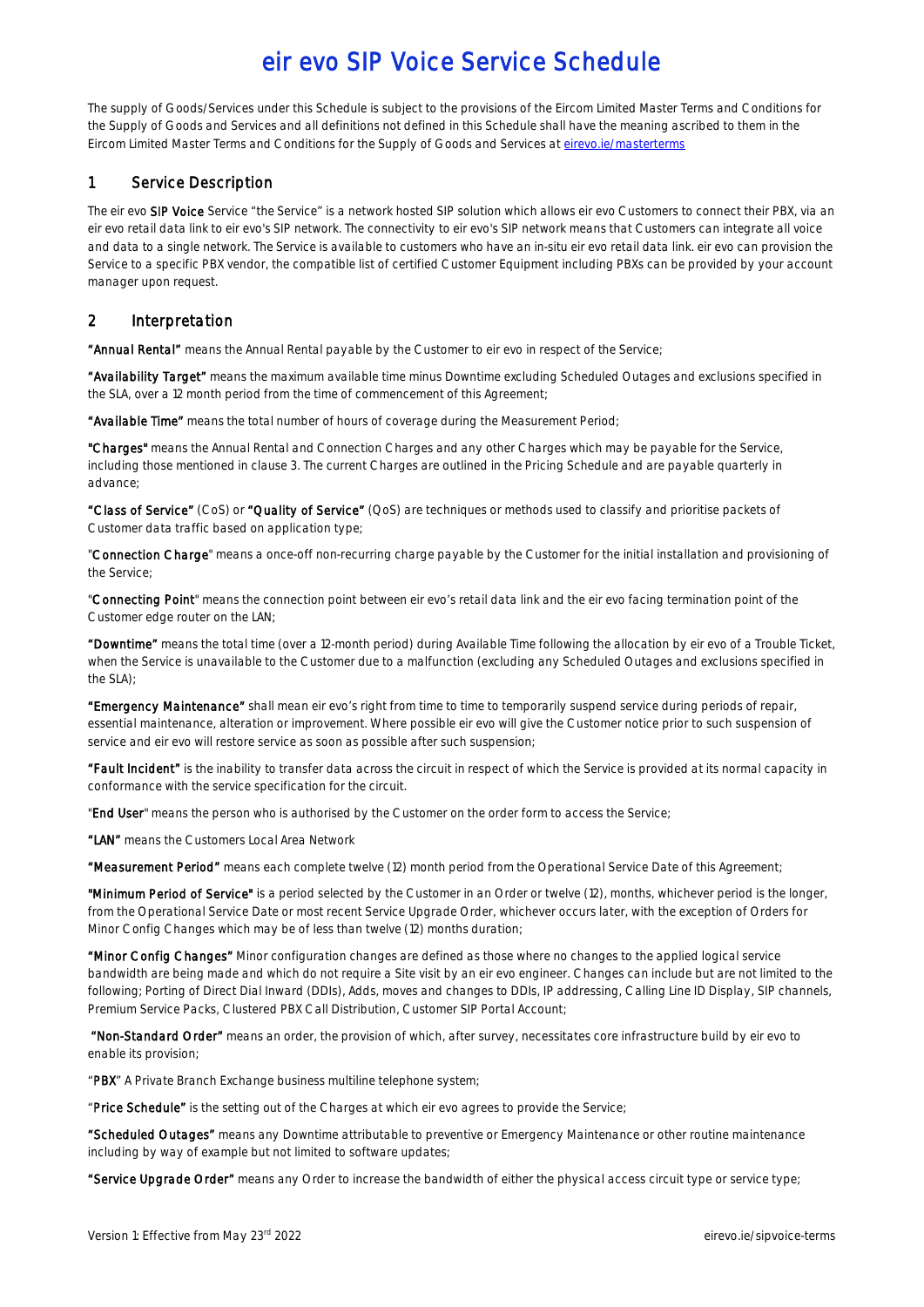"SLA" means the Customer's Service Level Agreement with eir evo. The Customer options are eir evo assist ('in tariff'), eir evo premium assist, eir evo premium assist plus and eir evo enhanced premium assist as set out hereunder;

"SIP" the Session Initiation Protocol (SIP) is a signalling communications protocol, widely used for controlling multimedia communication sessions such as voice and video calls over Internet Protocol (IP) networks;

"Standard Order" means an order, the provision of which, after survey, does not necessitate core infrastructure build by eir evo to enable its provision;

"VoIP" - Voice over Internet Protocol (VoIP) means technology enabling voice services to be transported over suitable data (IP) networks;

"Trouble Ticket" means the unique Fault Incident reference number provided by eir evo to the Customer.

## 3 Provision of Service

- 3.1 It is technically impracticable to provide a fault-free Service and eir evo does not undertake to do so. eir evo does undertake certain obligations with regard to maintenance as set out in section 6, Maintenance.
- 3.2 Except as may otherwise be provided for in any applicable Service Level Agreement between eir evo and the Customer the Operational Service Date shall be an approximate date only and eir evo accepts no liability for failure to meet the Scheduled Ready for Service Date.
- 3.3 Where, at the request of the Customer, any work done by eir evo to provide the Service is done outside eir evo's normal working hours, the Customer shall be obliged to pay a Charge for such work calculated at eir evo's applicable hourly rate, in force for the time being.
- 3.4 For operational reasons, eir evo may temporarily vary the technical specification of the Service to expedite a Fault Incident resolution.
- 3.5 If the Customer wants to defer the Operational Service Date, a minimum of ten (10) Business Days' notice from the originally agreed Operational Service Date must be provided. The Customer may defer the Operational Service Date on one occasion only. The revised Operational Service Date may not be more than three (3) months from the originally agreed Operational Service Date.
- 3.5.1 In the event of the provisions of clause 3.5 above not being adhered to by the Customer, eir evo reserves the right to cancel the Service and charge for abortive work done or money spent to meet the Customer's requirements or both.
- 3.5.2 If the Customer wishes to cancel the Service, in whole or in part, prior to the provision of the Service by eir evo, eir evo agrees to accept such cancellation if addressed to eir evo in writing and the Customer agrees to pay the following Charges:
	- (i) for cancellation less than five (5) Business Days after the receipt of a written request to provide the Service but before the actual Service is provided 50% of the Connection Charge or €2000, whichever is greater;
	- (ii) for cancellation more than five (5) Business Days after the receipt of a written request to provide the Service but before the actual Service is provided an amount equivalent to the Connection Charge or €2000, whichever is greater; and
	- (iii) where the Customer has agreed to pay excess build charges on an Order, a cancellation request post-agreement will incur an additional cancellation charge proportional to the excess build work carried out.
- 3.6 Where, at the request of the Customer, any work done by eir evo to provide the Service is done outside eir evo's normal working hours, the Customer shall be obliged to pay a Charge for such work calculated at eir evo's applicable hourly rate, in force for the time being.
- 3.7 This Service shall commence on the Operational Service Date as advised to the Customer by email and shall be for the Minimum Period of Service. Provided that neither this Service or the Master Agreement has not been terminated in accordance with its terms, this Service shall thereafter automatically renew for successive 12 month periods.
- 3.8 The Customer is responsible for informing eir evo in writing of any internal changes to its LAN to ensure that such changes or alterations will not affect the performance of the Service and eir evo's ability to comply with its obligations hereunder.
- 3.9 The Customer's responsibilities in relation to the provision of the Services by eir evo include the following:
- 3.9.1 The Customer is responsible at its own expense for procuring all necessary wayleaves and access rights to its Sites for the duration of the Service.
- 3.9.2 The Customer shall be responsible at its own expense for internal cabling within their premises except as outlined below in clause 3.9.3 below.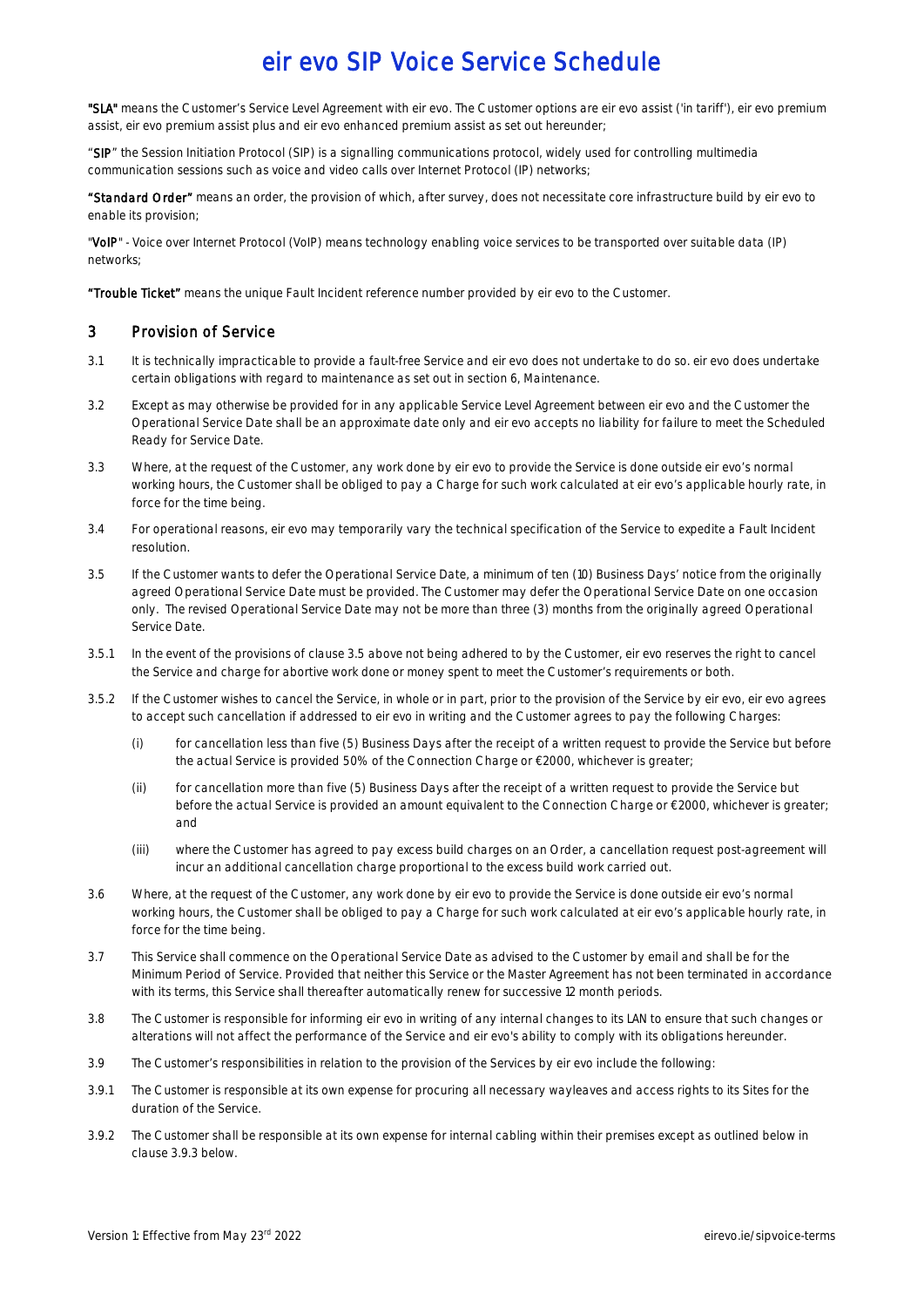- 3.9.3 For the delivery of fibre-based services, the Customer shall provide at its own expense suitable duct and/or containment as appropriate between the cable entry point to the Site and the desired termination point for the Service to house the fibre. eir evo shall install the fibre subject to such duct and/or containment being in place.
- 3.9.4 Where Services are to be delivered to a third party Data Centre, the Customer shall arrange at its own expense for the provision and maintenance of suitable cabling between the eir evo infrastructure and the desired termination point for the Services.
- 3.9.5 The Customer shall provide at its own expense a suitable cabinet to accommodate the NTU.
- 3.9.6 The Customer is responsible at its own expense for the provision of necessary power and cooling for any network terminating equipment.
- 3.9.7 The Customer is responsible for shaping their traffic to conform to the selected Class of Service profile prior to presentation on ingress to the eir evo network. Failure to do so may result in packet delay and/or frame/packet loss, in such cases SLA penalties do not apply.

## 4 Payment

- 4.1 The Customer agrees, without prejudice to the Customer's right to terminate this Agreement under due notice, to pay on demand such Charges as may be fixed from time to time by eir evo in accordance with the Regulations in respect of the Service. For the avoidance of doubt, the Customer hereby acknowledges that the charges for the Service are inclusive of Charges in respect of telephone or other service or any telecommunications lines, including leased lines, equipment, features or accessories rented by the Customer from eir evo for use directly or indirectly in connection with the Service.
- 4.2 Service pricing is available from the Customer's Account Manager.

### 5 Termination

Without prejudice to the provisions of clause 5 hereof, the provisions of this Agreement are terminable by the either party giving to the other at least one month's notice in writing, expiring on the last day of the calendar month following that in which notice was given. The Customer shall pay on termination of this Agreement under this clause 5 or otherwise before expiry of the Minimum Period of Service such sum as is equal to the Annual Rental which would have been paid to eir evo for the remainder of the Minimum Period of Service giving to the other at least one month's notice expiring on the last day of the calendar month following that upon which notice is given.

### 6 Maintenance

#### 6.1 Fault Incident reporting

Unless Customer has opted for the Enhanced Premium Assist SLA or added the Assurenet service, the Customer shall report a Fault Incident in the Service by telephoning the number specified in section 6 below or such other number as eir evo may from time to time provide the Customer. The Customer shall at the time of the report provide eir evo with a contact telephone number to enable eir evo to advise on the progress being made to clear the Fault Incident. A Trouble Ticket number will be assigned to the Fault Incident. A Fault Incident must have a Trouble Ticket number on the eir evo ticketing system in order for it to be eligible for a service credit.

- 6.2 The Customer shall not be entitled to backdate a Fault Incident report. Service credits are payable only in respect of reported Fault Incidents. The Fault Incident duration will commence from the time of the issue of the Trouble Ticket.
- 6.3 If the Customer reports a Fault Incident in the Service, eir evo will respond in accordance with the SLA selected by the Customer by carrying out one or more of the following actions:
- 6.3.1 Providing advice by telephone, including advice, where appropriate, as to tests and checks to be carried out by the Customer; or
- 6.3.2 Where possible, carrying out diagnostic checks from eir evo premises; or
- 6.3.3 Visiting the Customer's Site or a point in eir evo's network only if eir evo's action under clause 6.31 and clause 6.32 does not result in the Fault Incident being diagnosed or cleared and where such a visit is considered necessary by eir evo.
- 6.4 eir evo will take all necessary steps to correct the Fault Incident, in accordance with the procedures and metrics outlined in the SLA selected by the Customer.
- 6.5 If eir evo carries out work to correct a reported Fault Incident of the Service and finds no Fault in the eir evo network, eir evo may charge the Customer for abortive work done or money spent to determine such an outcome.
- 6.6 eir evo reserves the right to implement Scheduled Outages. These will be used to carry out essential maintenance or alteration procedures, for instance upgrading network management software. eir evo shall inform Customer with no less than five (5)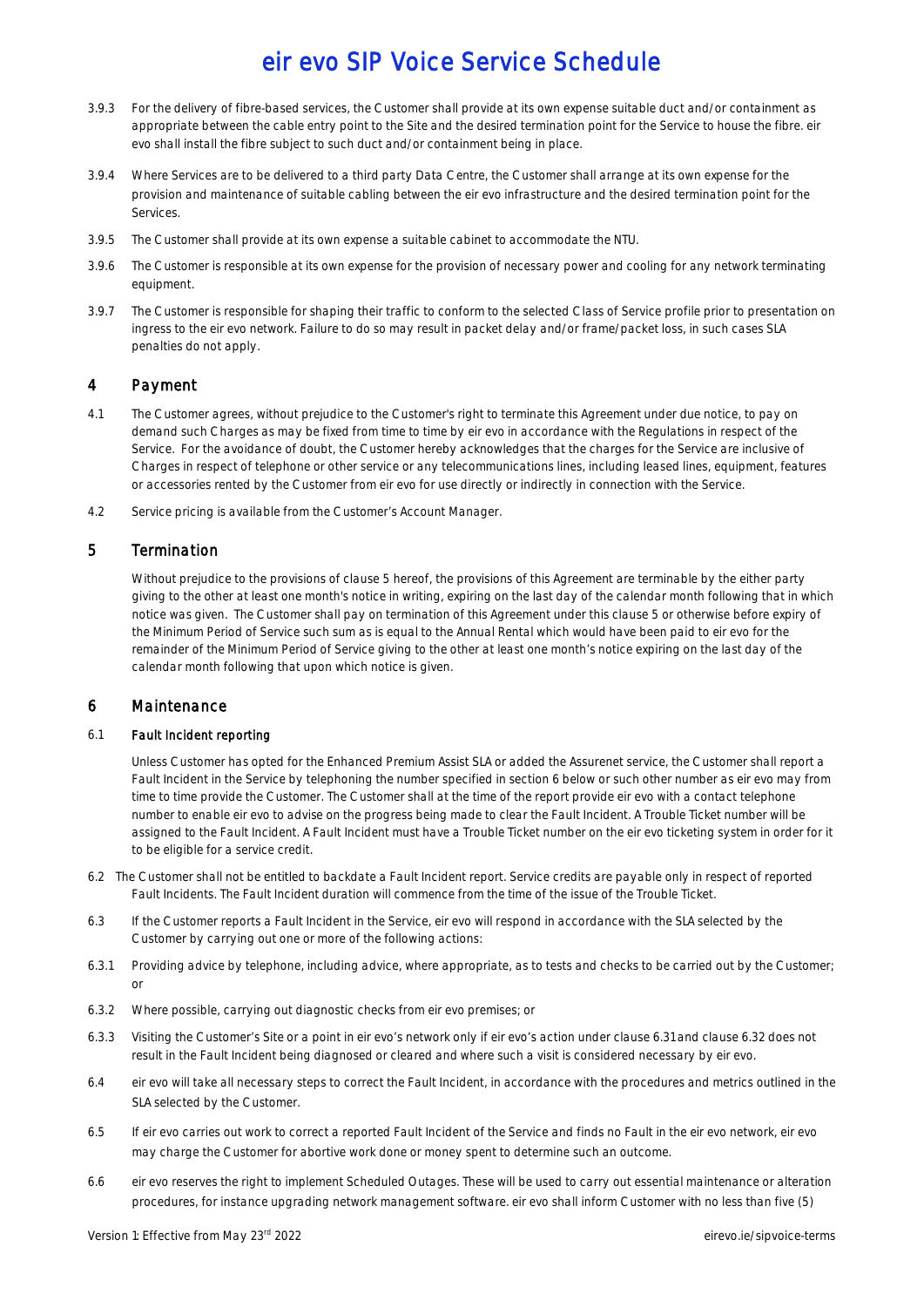days advance notice of any Scheduled Outages that it believes may affect the Service. Notification of Scheduled Outages shall include information on time, place, and duration. SLA's will be suspended during Scheduled Outages if such an outage is less than 4 hours in duration.

- 6.7 The Customer agrees to allow eir evo remote access to the Connecting Point over the eir evo provided IP Network VPN to perform a range of service delivery and service assurance tasks. Remote access is required to support efficient and fast service delivery and service assurance.
- 6.8 The Customer acknowledges that it is responsible for the management and security of its LAN on the Customer side of the Connecting Point.
- 6.9 The Customer is responsible for informing eir evo in writing of any internal changes to its LAN to ensure that such changes or alterations will not affect the performance of the Service and eir evo's ability to comply with its obligations hereunder.
- 6.10 eir evo's responsibility at all times is to manage and maintain the security of the eir evo SIP Network on the eir evo side of the Connecting Point.

### 7 eir evo contact details

| <b>Contact method</b>                           | <b>Contact details</b> |
|-------------------------------------------------|------------------------|
| Email                                           | servicedesk@eirevo.je  |
| Freephone                                       | 1800 255 255           |
| Contact number if dialling from outside Ireland | +353 818 313 029       |

### 8 Service Level Agreement

#### 8.1 Interpretation

- 8.1.1 The 'Assist' SLA is provided as standard on the Service;
- 8.1.2 The 'Premium Assist' and "Premium Assist Plus" SLAs are provided for an additional tariff as set out in Annex 1;
- 8.1.3 A request for any SLA other than 'Assist' must be specified on the relevant Order Form;

### 8.2 Provisioning of Orders

For all Orders eir evo will ascertain if infrastructure build is necessary and a forecast delivery date shall be assigned to the Order. Provision time for Standard Orders is dependent on the access method required and is set out in Annex 1 below. Provision time for Non-Standard Orders is dependent upon the infrastructure build required and is set out in Annex 1 below.

#### 8.3 Fault Incident restoration and Service credit calculation

- 8.3.1 A Fault Incident shall be deemed to have been restored when the Fault Incident condition on the circuit is resolved and service restored to the Customer. eir evo reserves the right to perform temporary patching to restore service on the circuit while repairs to a network Fault Incident are undertaken.
- 8.3.2 The period of Downtime will commence at the time when a Fault Incident is first reported to eir evo in accordance with the Fault Incident reporting procedures. The period of Downtime shall end from the time eir evo logs that the circuit is available.
- 8.3.3 In the event of any dispute between the parties in respect of Available Time or otherwise, eir evo acting reasonably reserves the sole right to determine the Available Time for the purposes of any service credit payable.
- 8.3.4 The Fault Incident clock will be stopped if (i) eir evo cannot gain access to the Customer's Site or eir evo Equipment therein, or, (ii) if the Customer for some other reason cannot allow repairs to take place.
- 8.3.5 eir evo reserves the right to implement Scheduled Outages. These will be used to carry out essential maintenance or alteration procedures, for instance upgrading network management software.
- 8.3.6 For the eir evo Service, service credits shall be calculated in the first instance based on the Availability Target. In the event that the Availability Target has not been breached and no service credits are payable in respect of availability, any service credits due in respect of the Repair Time Hours Target shall then be calculated.
- 8.3.7 For the avoidance of doubt only one service credit per circuit is payable in any Measurement Period. Where a service credit in respect of either breach of Availability Target or Repair Time Hours is payable, no further service credits will be payable.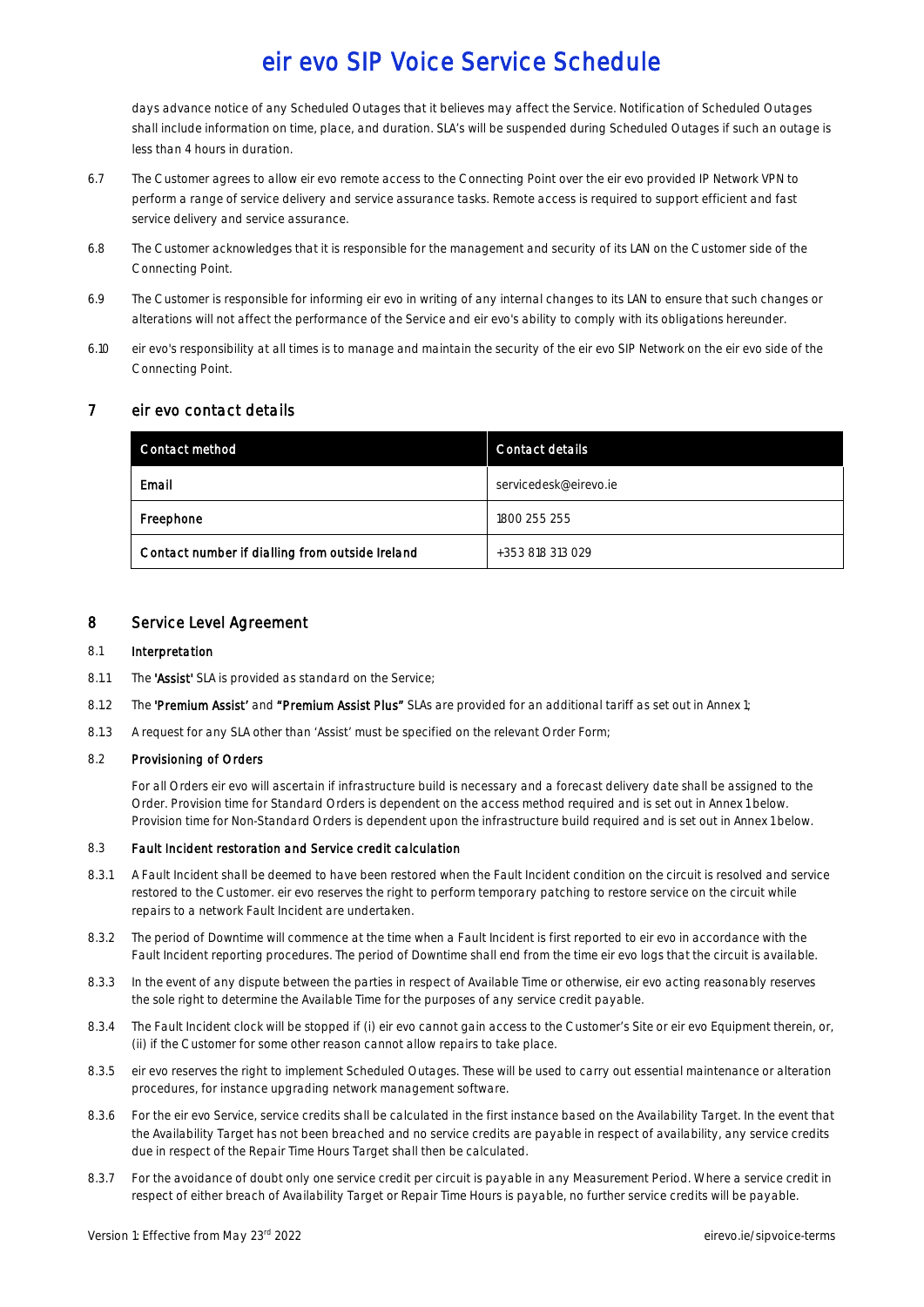- 8.3.8 If a Customer either changes or terminates the Service within the Measurement Period the service credit shall be calculated from the Operational Service Date to the date of change or termination on a pro-rata basis. In this instance and in the event that a service credit payment is due, a pro-rata payment shall be made.
- 8.3.9 The pro-rata payment shall be calculated by multiplying the Availability service credit due by the portion of the year the service was in place measured in monthly increments.

### 8.4 Exclusions

No obligation to grant service credits will arise in any of the following circumstances:

- a Fault Incident occurrence due to changes in Customer provided equipment;
- a Fault Incident relating to an eir evo retail data link being used to provide SIP Voice to a Site;
- a Fault Incident relating to uncertified Customer provided equipment. The up to date list of certified Customer Equipment can be found at can be provided by your account manager upon request;
- a Fault Incident reported where there is no Fault Incident detected by eir evo when tested;
- any period of Scheduled Outages;
- a failure on the part of the Customer to allow access to Customer Site or Customer equipment;
- the Customer failing to operate a service(s) in accordance with eir evo's Terms and Conditions for the provision of the service(s);
- a failure on the part of the Customer to report the Fault Incident in accordance with the Fault Incident reporting procedure specified in clause 6.1;
- a Fault Incident occurrence on another authorised carrier's network or third party equipment;
- Fault Incidents caused by the Customer, its servants or agents;
- a Customer request for eir evo to test an element of the Service even if no Fault Incident has been detected and/or reported.

All measures exclude 'Parked Time'; Parked Time will also be excluded for the purpose of calculating credits. Parked Time means any period when, for example, eir evo cannot gain access to a Customer Site or any period during which, for whatever reason, a Customer is not ready or available to have the Fault Incident cleared.

## 9 Service operations and support

### 9.1 Service desk support

The Service is supported via the Customer Service Desk which is contactable via the contact details outlined in Section 7. All Customer queries should be directed via the Customer Service Desk.

### 9.2 Change request management

Any change requests will be managed via the existing eir evo change management process and logged via the Remedy system. Standard change requests include such items as addition of a new End User, deletion of an existing End User, password re-set and change of billing address. The target completion for the implementation of standard change requests is within 5 Business Days. Requests for changes that require design authority, or out of hours activity to complete are not within the scope of a standard change.

### 9.3 Incident management

- 9.3.1 To enable Faults to be logged quickly, persons reporting Fault Incidents should identify themselves as being a Customer representative and provide the following information:
	- Site location (of the Fault)
	- Circuit or line number
	- Contact number
	- Equipment located at the Site
	- **Fault Incident details**
- 9.3.2 The Trouble Ticket number will be provided to Customer at the time of Fault Incident reporting. The Trouble Ticket number allocated by eir evo should be used in all subsequent discussion or correspondence regarding the Fault Incident report.
- 9.3.3 There is no variation in the contact / communication methods between standard business hours and out of business hours. The incident management procedure remains the same, as follows:
- 9.3.4 The Service Desk will be responsible for the operation of the Fault Incident process and will ensure that 2nd and 3rd level support teams are aware of their role in the correct operation of the process.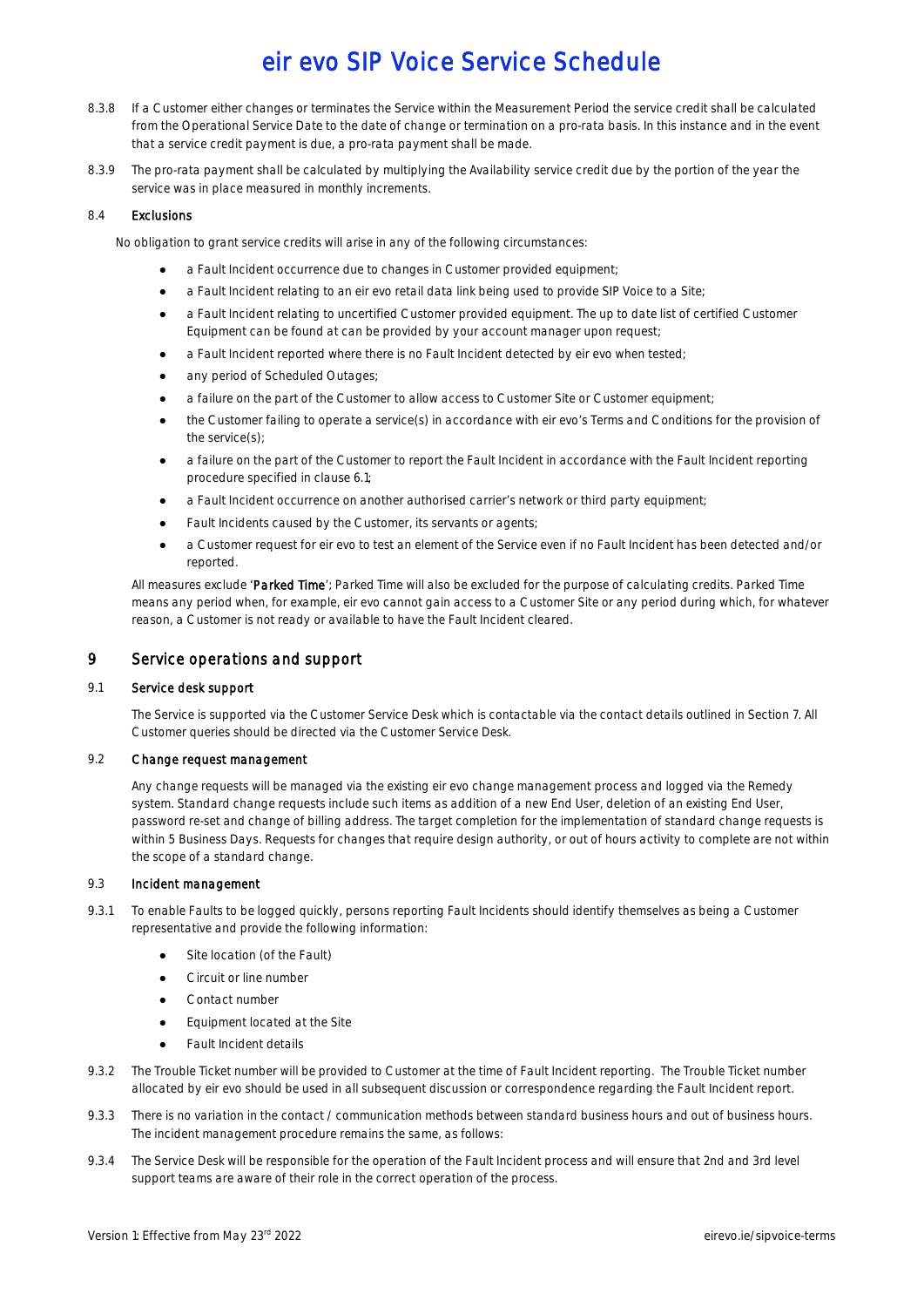- 9.3.5 eir evo's responsibilities will be to:
	- Issue a Trouble Ticket number for each incident to the Customer representative;
	- Respond to the incident report in line with the agreed response times:
	- Provide on-going updates during the incident based on the incident classification;
	- Follow the escalation procedure where required;
	- Report back to the designated Customer contact when the incident is resolved;
	- Agree with the Customer team to close resolved incidents;
	- Provide the relevant written reports as required.
- 9.3.6 During an Incident, the Customer's responsibilities include:
	- Providing sufficient incident information to enable the Service Desk to correctly categorise and prioritise incidents;
	- Notify the Service Desk of incidents in a timely manner;
	- Report incidents via the incident management process;
	- Provide appropriate contact and escalation points.

#### 9.4 Escalation management

eir evo recommends that Customers consider the following conditions when triggering the escalation process:

- Where an incident or change is jeopardising or has already breached the SLA Service Level Targets (SLT);
- If they believe that either the nature or impact of the issue is more serious than initially thought;
- If they are dissatisfied with the progress of a particular incident or change.

Escalations relating to Service issues can be initiated by contacting the Service Desk and requesting an escalation via the Operations Manager who will discuss the situation with the person requesting the escalation and take whatever action is agreed between them. Escalations will be dealt with according to the escalations matrix at [eirevo.ie/escalations-matrix](http://www.eirevo.ie/escalations-matrix/)

For escalations relating to non-Service issues, Customer should refer to their eir evo account manager.

It is at the discretion of the Customer to decide whether or not an issue requires escalation. The Customer may request the assistance of their eir evo account manager at any time during the escalation process.

#### 9.5 Complaint management

eir evo complaint definition is a grievance that a Customer has against eir evo in relation to a Business Service provided by eir evo that cannot be managed by the Escalation Management. eir evo will record, investigate, process, provide progress updates on and agree formally the closure of a Customer complaint. To submit a complaint to eir evo the Customer can use the following contact details:

| Type.                 | Email.                    |
|-----------------------|---------------------------|
| All eir evo Customers | businesscomplaints@eir.ie |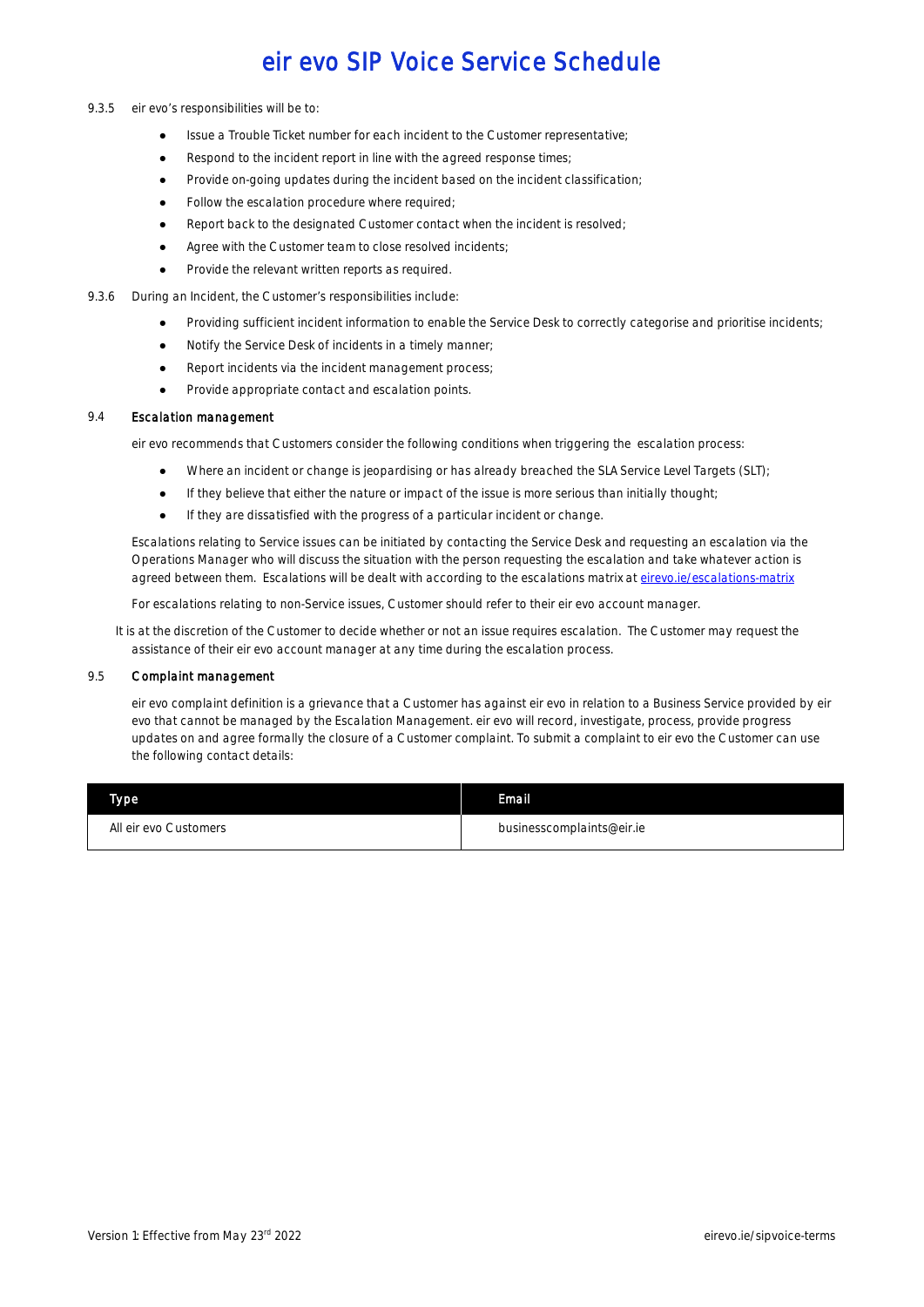## Annex 1: SLA Metrics

| eir evo SIP Voice SLA <sup>1</sup>                                                                     |                                                                                                                                                                                                                                                                                                                                                    |                                                                                                                                                                                                                                                                                                                                                    |                                                                                                                                                                                                                                                                                                                                                    |  |
|--------------------------------------------------------------------------------------------------------|----------------------------------------------------------------------------------------------------------------------------------------------------------------------------------------------------------------------------------------------------------------------------------------------------------------------------------------------------|----------------------------------------------------------------------------------------------------------------------------------------------------------------------------------------------------------------------------------------------------------------------------------------------------------------------------------------------------|----------------------------------------------------------------------------------------------------------------------------------------------------------------------------------------------------------------------------------------------------------------------------------------------------------------------------------------------------|--|
| <b>Includes</b>                                                                                        | eir evo Assist                                                                                                                                                                                                                                                                                                                                     | eir evo Assist Plus <sup>2</sup>                                                                                                                                                                                                                                                                                                                   | eir evo Premium Assist <sup>2</sup>                                                                                                                                                                                                                                                                                                                |  |
| Pricing                                                                                                | Nil                                                                                                                                                                                                                                                                                                                                                | €52.23 per SIP Voice<br>connection                                                                                                                                                                                                                                                                                                                 | €84.65 per SIP Voice<br>connection                                                                                                                                                                                                                                                                                                                 |  |
| Provision                                                                                              | <b>Standard Order:</b><br>Where an Order is standard.<br>eir evo will provide a forecast<br>delivery date 10 Business Days<br>from receipt of Order.<br><b>Standard Change Order:</b><br>Where a Change Order is<br>standard, eir evo will provide a<br>forecast delivery date 5<br>Business Days from receipt of<br>Order.<br>Non-Standard Order: | <b>Standard Order:</b><br>Where an Order is standard,<br>eir evo will provide a forecast<br>delivery date 10 Business Days<br>from receipt of Order.<br><b>Standard Change Order:</b><br>Where a Change Order is<br>standard, eir evo will provide a<br>forecast delivery date 5<br>Business Days from receipt of<br>Order.<br>Non-Standard Order: | <b>Standard Order:</b><br>Where an Order is standard,<br>eir evo will provide a forecast<br>delivery date 10 Business Days<br>from receipt of Order.<br><b>Standard Change Order:</b><br>Where a Change Order is<br>standard, eir evo will provide a<br>forecast delivery date 5<br>Business Days from receipt of<br>Order.<br>Non-Standard Order: |  |
|                                                                                                        | For a non-standard Order, eir<br>evo will provide a forecast<br>delivery date 10 Business Days<br>from receipt of Order.                                                                                                                                                                                                                           | For a non-standard Order, eir<br>evo will provide a forecast<br>delivery date 10 Business Days<br>from receipt of Order.                                                                                                                                                                                                                           | For a non-standard Order, eir<br>evo will provide a forecast<br>delivery date 10 Business Days<br>from receipt of Order.                                                                                                                                                                                                                           |  |
| <b>Service Availability</b><br><b>Thresholds</b>                                                       | Not Applicable                                                                                                                                                                                                                                                                                                                                     | 99.7% Per Annum                                                                                                                                                                                                                                                                                                                                    | 99.9% Per Annum                                                                                                                                                                                                                                                                                                                                    |  |
| <b>Fault Reporting</b>                                                                                 | $24*7$                                                                                                                                                                                                                                                                                                                                             | $24*7$                                                                                                                                                                                                                                                                                                                                             | $24*7$                                                                                                                                                                                                                                                                                                                                             |  |
| <b>Fault Repair Hours</b>                                                                              | 8:30 - 17:00 Mon-Fri<br>(excl. Bank Holidays)                                                                                                                                                                                                                                                                                                      | $24*7$                                                                                                                                                                                                                                                                                                                                             | $24*7$                                                                                                                                                                                                                                                                                                                                             |  |
| <b>Response Time (Initial</b><br>acceptance of fault, remote<br>diagnostics, dispatch if<br>necessary) | 6 hours                                                                                                                                                                                                                                                                                                                                            | 4 hours                                                                                                                                                                                                                                                                                                                                            | 2 hours                                                                                                                                                                                                                                                                                                                                            |  |
| Repair Time(exclusive of<br>response time) governed by<br>hours of coverage                            | 6 hours                                                                                                                                                                                                                                                                                                                                            | 4 hours                                                                                                                                                                                                                                                                                                                                            | 2 hours                                                                                                                                                                                                                                                                                                                                            |  |
| <b>Customer Progress Report</b>                                                                        | Not offered                                                                                                                                                                                                                                                                                                                                        | Every 4 hours<br>(office hours)                                                                                                                                                                                                                                                                                                                    | Every 2 hours<br>$(24*7)$                                                                                                                                                                                                                                                                                                                          |  |

### Notes:

1. To ensure a uniform customer service experience it is recommended that Customers select the SIP Voice SLA level for each connection based on the SLA level they have already chosen on the eir evo retail data link (i.e. IPVPN / Internet). The recommended pairings are as follows,

### Data SLA SIP Voiced SLA eir evo Assist eir evo Assist eir evo Premium Assist eir evo Assist Plus eir evo Premium Assist Plus eir evo Premium Assist

2. Not available for SIP Voice Service delivered over an eir evo Broadband service.